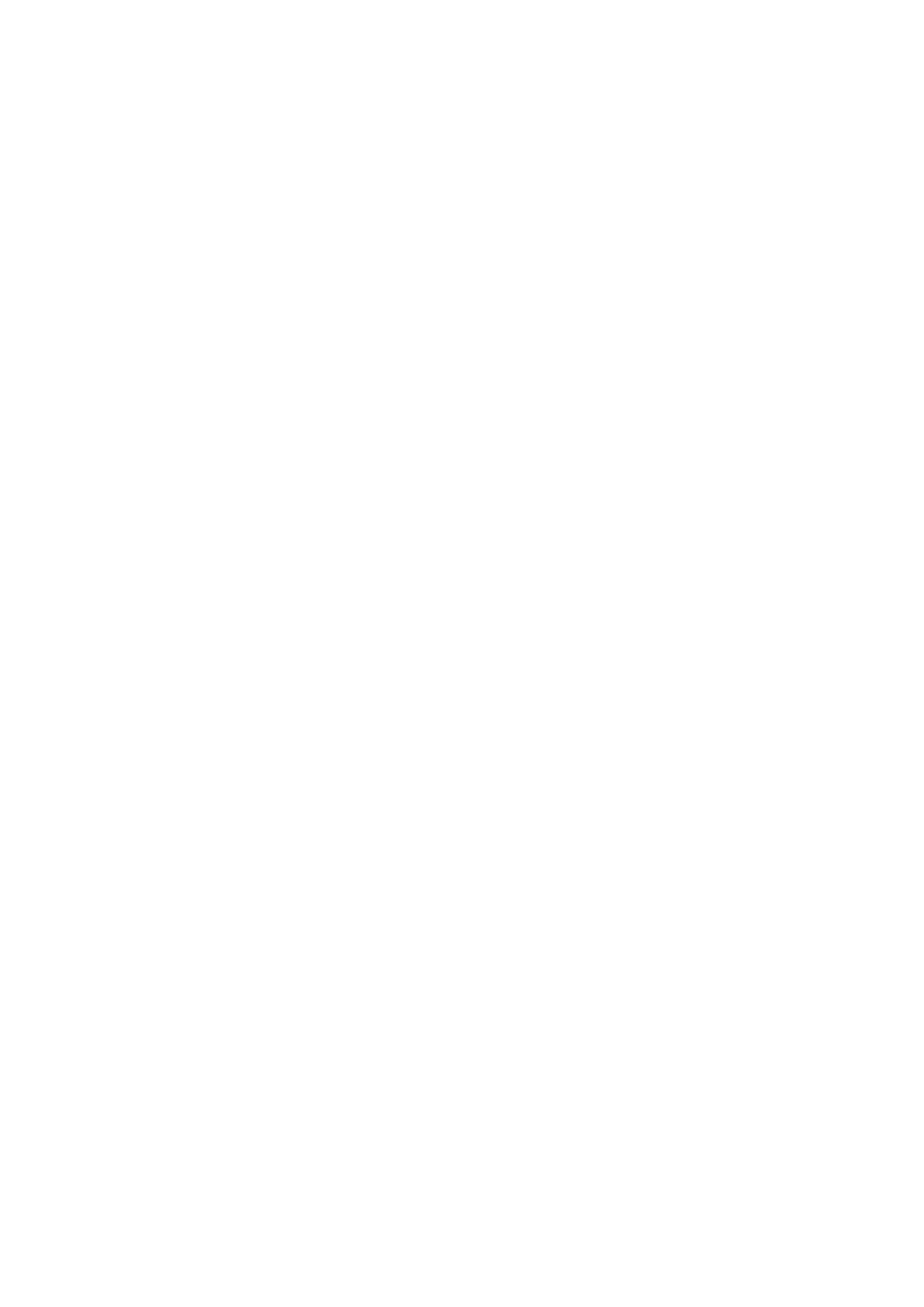**C o ntents**  $$ 

- <span id="page-2-0"></span>**[4 Liechtenstein](#page-3-0) financial centre**
- **[Spotlights](#page-4-0)**
- **[Development](#page-5-0) of the financial centre**
- **National economic [significance](#page-6-0)**
- **[Banking](#page-7-0) sector**
- **[Fund](#page-10-0) sector**
- **Asset [management](#page-12-0) companies**
- **Insurance [undertakings](#page-13-0)**
- **[Pension](#page-16-0) schemes and pension funds**
- **[Fiduciary](#page-17-0) sector**
- **TT service [providers](#page-18-0)**
- **[Annex](#page-19-0)**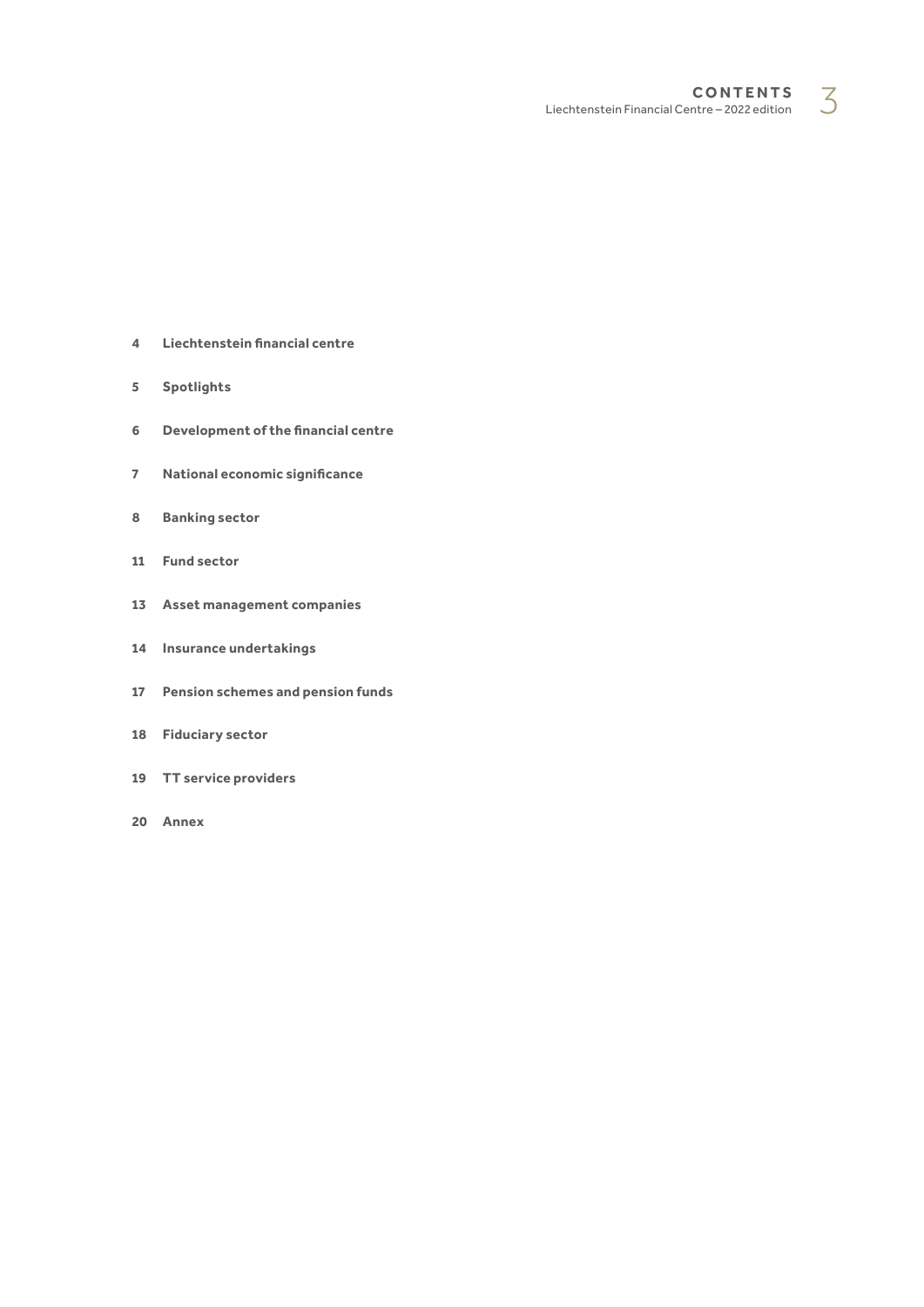#### <span id="page-3-0"></span>**LIECHTENSTEIN FINANCIAL CENTRE**

The Principality of Liechtenstein has a safe financial centre with an extensive network of international relationships. Its core competencies lie in a broad range of services for long-term solutions to preserve wealth across generations. Alongside its services for predominantly international clients, the market participants also serve the domestic economy and population. Financial services are the country's second largest economic sector after industry and manufacturing. The financial centre is highly diversified with its banking sector, insurance industry, fund sector, and fiduciary industry. Liechtenstein promotes innovation in the financial services sector with entrepreneurfriendly conditions.

# **Direct market access to attractive economic areas**

Liechtenstein is a member of the European Economic Area (EEA). Financial service providers have full freedom to provide services to all countries of the European Union, Norway, and Iceland. Thanks to Liechtenstein's traditionally close neighbourly economic relations and its Customs Treaty with Switzerland, financial service providers also benefit from privileged access to Switzerland. The Currency Treaty with Switzerland defines Liechtenstein as part of the Swiss franc monetary area, which means that the banks enjoy the same access to refinancing at the Swiss National Bank as Swiss institutions.

# **Compliance with international regulatory standards**

Due to its EEA membership, the same legal requirements apply in Liechtenstein as in the countries of the European Union. The strict standards offer the clients of the financial centre a high degree of security. The internationally recognised Financial Market Authority (FMA), which is integrated into the European System of Financial Supervision, combats abuses and safeguards client protection and financial stability. Liechtenstein meets the highest standards and has an effective defensive mechanism at its disposal to combat money laundering and terrorist financing. In tax matters, Liechtenstein implements the global standards of transparency and information exchange developed by the OECD.

In the heart of Europe and the Swiss franc monetary area, Liechtenstein offers a stable legal and social order with a very high quality of life. The sound fiscal policy of the public budgets, short administrative channels, as well as a transparent and predictable tax and legal framework contribute to the attractiveness of Liechtenstein as a business location. Liechtenstein's AAA rating by Standard & Poor's underscores this reliability.

#### **ONE-STOP SHOP**

12 banks, 3 electronic money institutions, 1 payment institution, 33 insurance undertakings, 556 funds and 16 management companies, 98 asset management companies, 139 professional trustees and 229 trust companies, 17 pension schemes, 3 pension funds, 18 TT service providers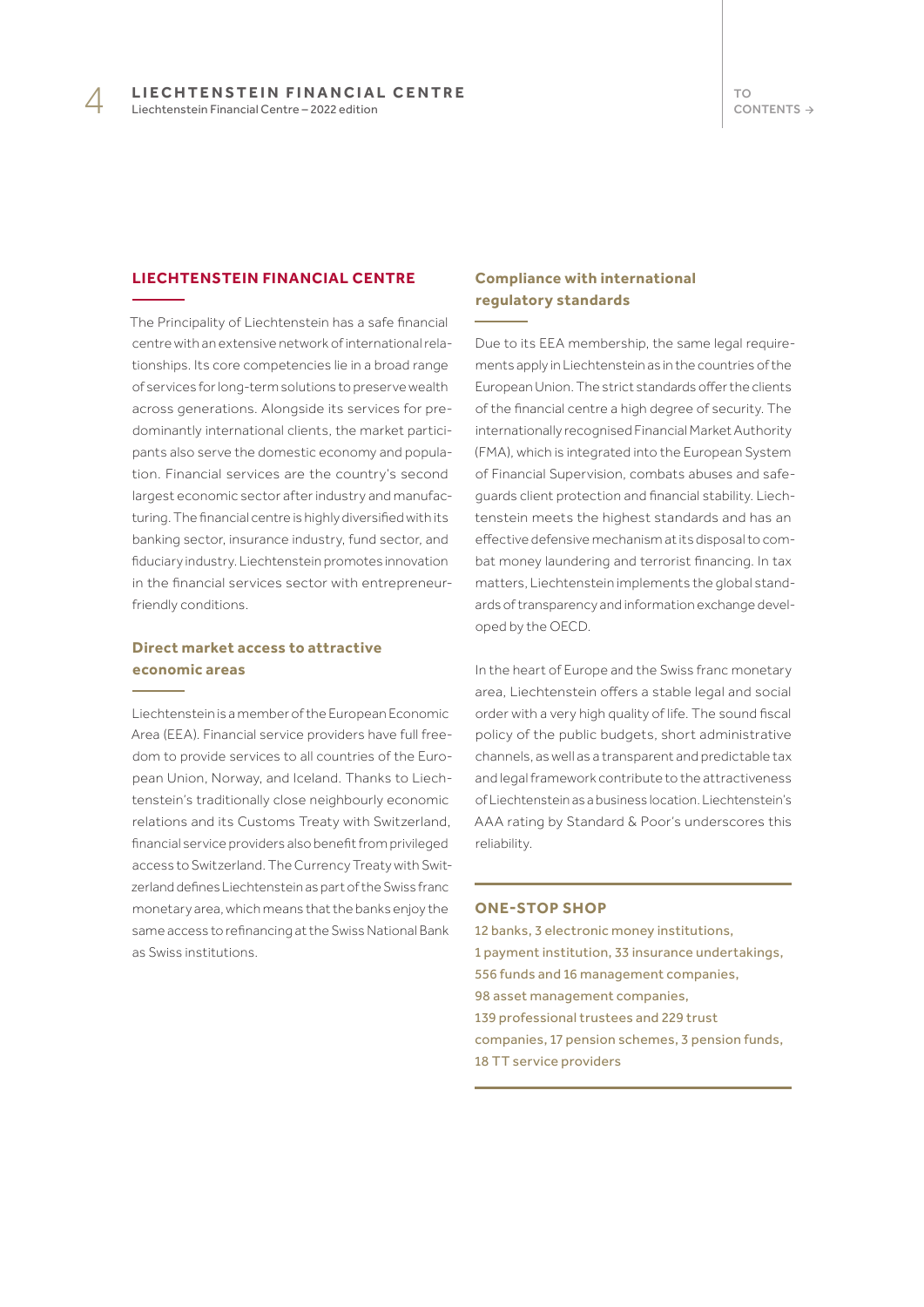# <span id="page-4-0"></span>**HIGH CAPITALISATION OF BANKS**

The capitalisation of Liechtenstein banks is significantly above the EU average. The capital adequacy requirements for banks have increased substantially to ensure financial stability in the wake of the global financial crisis.

# **CET1 capital ratio: 21.74 %**

(Common Equity Tier 1 capital)

# **THE FINANCIAL CENTRE IS GROWING**

|                   | Assets under management of banks                      |                |                 |
|-------------------|-------------------------------------------------------|----------------|-----------------|
| CHF $350$ billion | CHF 365 billion                                       |                | CHF 424 billion |
| 2019              | 2020                                                  |                | 2021            |
|                   |                                                       |                |                 |
|                   | Development of fund volume                            |                |                 |
| CHF 59 billion    | CHF 59 billion                                        |                | CHF 70 billion  |
| 2019              | 2020                                                  |                | 2021            |
|                   |                                                       |                |                 |
|                   | Assets under management of asset management companies |                |                 |
|                   | CHF 53 billion                                        | CHF 59 billion |                 |
|                   | 2020                                                  | 2021           |                 |

In 2021, the FMA issued its

# **first licence to a payment institution.**

Payment institutions are licensed to provide payment services in accordance with the Payment Services Act (ZDG) and ancillary activities on a commercial basis throughout the European single market. These activities include deposit and withdrawal transactions, payment account management, financial transfer transactions, account information services, and payment initiation services.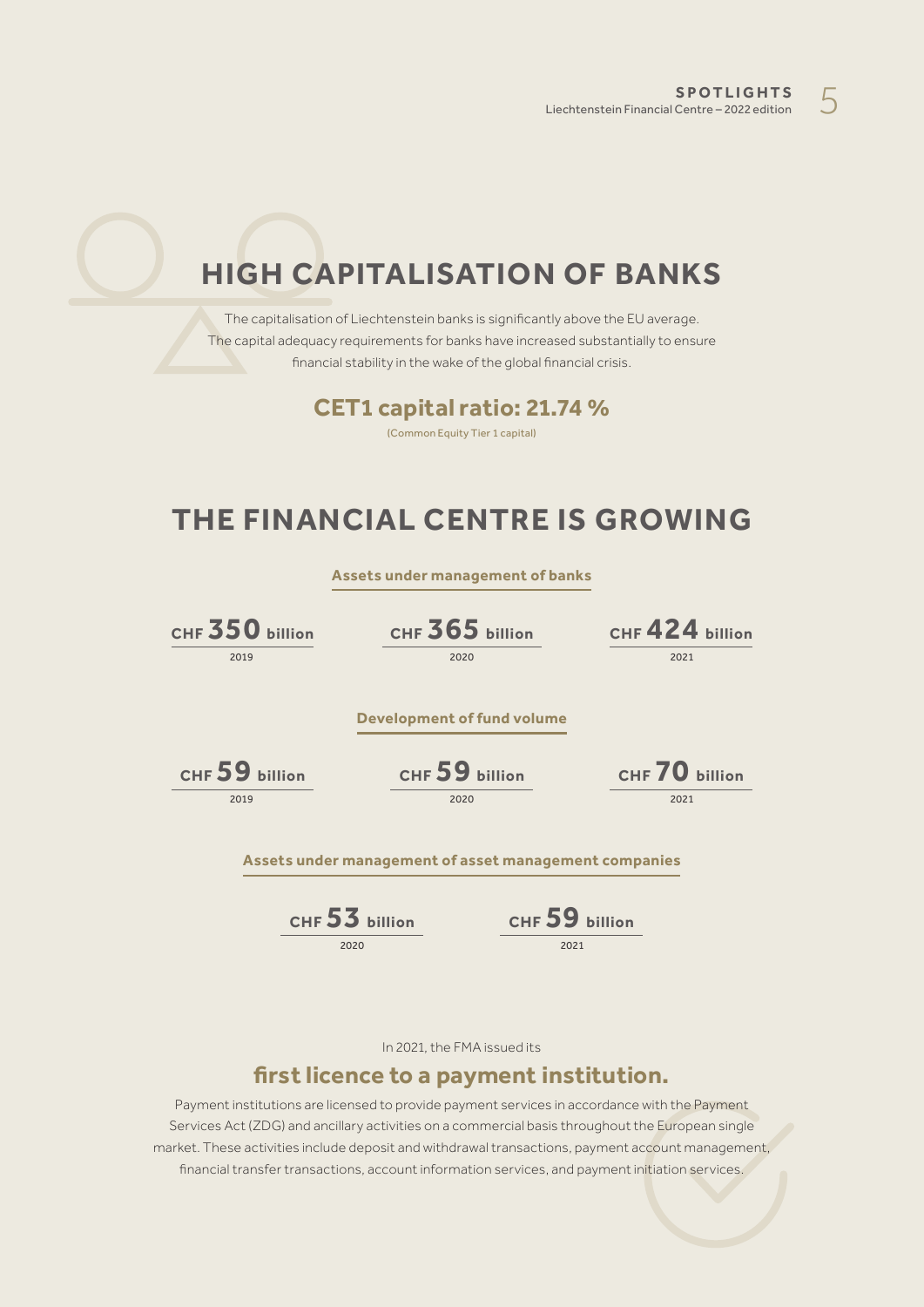TO [CONTENTS](#page-2-0)  $\rightarrow$ 

# <span id="page-5-0"></span>**DEVELOPMENT OF THE FINANCIAL CENTRE**

The Liechtenstein financial centre is in very good shape and on a growth path. The financial sector continued to function reliably in the second year of the Covid-19 pandemic, supporting the real economy. The Liechtenstein economy as a whole has demonstrated high resilience during the global recession.

The assets under management of the 12 Liechtenstein banks, which specialise primarily in private banking and international wealth management, increased by 16.1 % from CHF 365.4 billion to CHF 424.4 billion at the consolidated level as of the end of 2021 (Liechtenstein banks incl. foreign group companies). The banks benefited from the positive market development, but also from strong net new money in the amount of CHF 37.5 billion. Even though banks continued along their growth path, capitalisation remained stable compared to the previous year, with common equity tier 1 (CET1) at the consolidated level amounting to 21.74 % at the end of 2021. Earnings before tax for the banking sector amounted to CHF 671.7 million, an increase of 23.6 % over the previous year (CHF 543.4 million).

The fund sector grew strongly in 2021. The fund volume increased by 19 %, reaching CHF 70.3 billion at the end of the year, compared to CHF 59.1 billion in the previous year. At the end of 2021, 812 Liechtenstein single funds and subfunds were licensed, 49 more than in the previous year. With direct European market access and the international compatibility of its products, the Liechtenstein fund centre offers attractive conditions for fund providers and investors.

Assets under management at the 98 asset management companies increased from CHF 53.0 billion to 59.5 billion in 2021, corresponding to growth of 12.3 %. In addition to the positive market development, this was due to the higher number of client relationships. The asset management companies maintained 10,291 client relationships at the end of 2021 (+ 7 %).

At the 33 insurance undertakings, premium income remained stable in 2021 at CHF 5.61 billion. Of this amount, non-life insurance accounted for CHF 3.63 billion (65 %), life insurance for CHF 1.90 billion (34 %), and reinsurance for CHF 0.07 billion (1 %). Non-life insurance recorded premium income growth of 14.2 %, while the premium income of life insurance fell by 16.7 %.

At the end of 2021, 17 occupational pension schemes in Liechtenstein were under the supervision of the FMA. The provisional average funding ratio was 117 % as of the end of 2021. Total assets amounted to CHF 7.87 billion as of the end of 2020.

At the end of 2021, 18 undertakings for 39 services were registered under the Token and TT Service Provider Act (TVTG). The law defines the legal requirements for providing services on TT systems. TT systems are transaction systems based on trustworthy technologies (such as blockchains), making a wide range of economic services possible.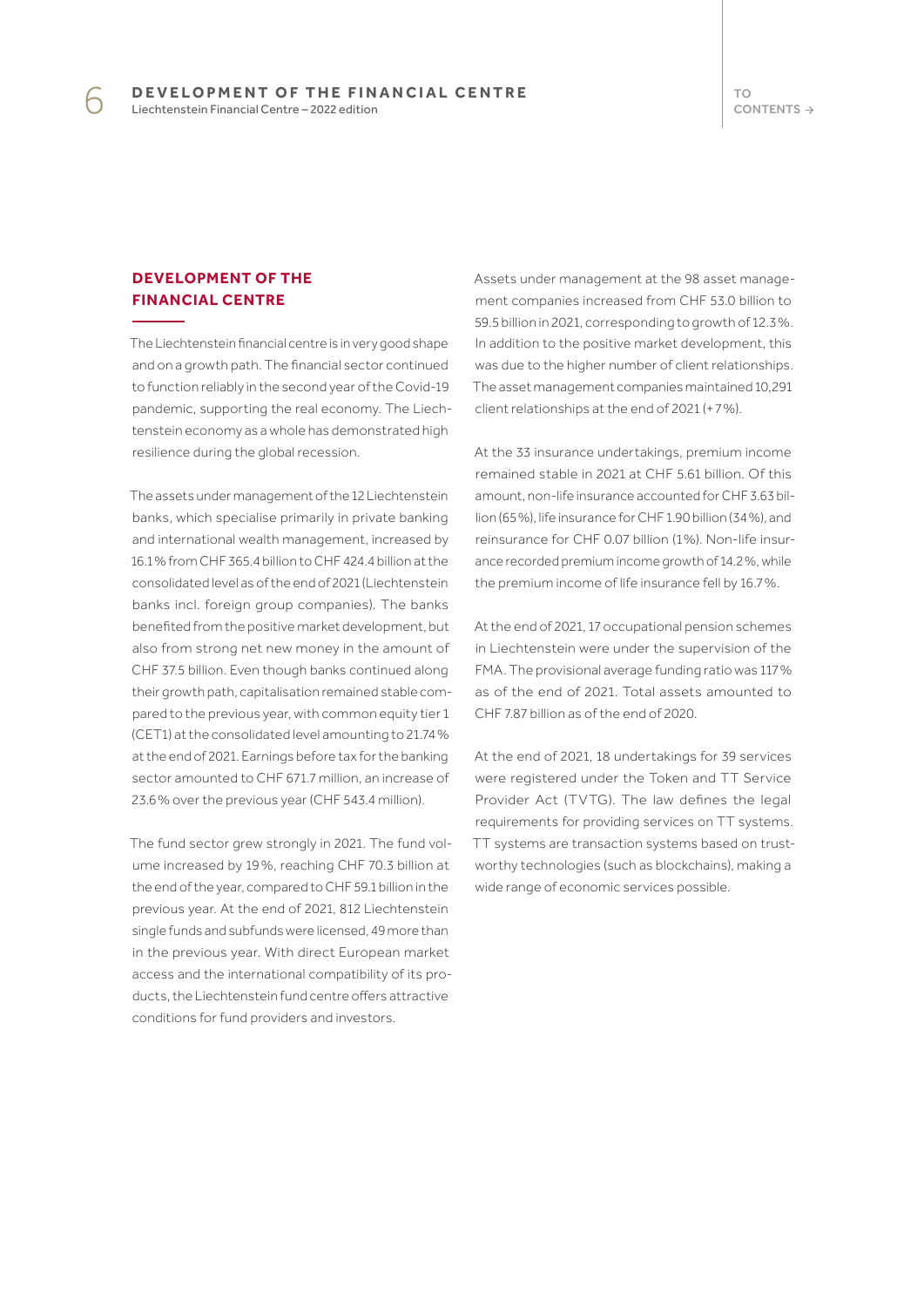#### <span id="page-6-0"></span>**NATIONAL ECONOMIC SIGNIFICANCE**

The Liechtenstein financial sector is strongly diversified with extensive international relationships. After industry and manufacturing, it is the second largest sector of the Liechtenstein national economy and thus of exceptional importance. 10 % of all persons employed in Liechtenstein work in financial and insurance services, and another 7.2 % in legal and tax advice or auditing. In total, 7,346 people worked in the financial sector at the end of 2020, which corresponds to about 17.2 % of all employees.

#### **Gross value added by economic sector**

In 2019, the Liechtenstein financial sector (provision of financial and insurance services, legal and tax advice, and auditing) generated gross value added of CHF 1.287 billion. This means that nearly 21 % of value

added in Liechtenstein is generated in the financial sector. The industrial sector generates CHF 2.825 billion per year, making the largest contribution to GDP among all sectors at nearly 46 %.

#### **Corporate income tax by economic sector**

The financial sector is also very important for the fiscal revenue of Liechtenstein. Through taxation of corporate income directly linked to the economic activities of financial institutions, the State and the municipalities generated estimated tax revenue of CHF 77 million in the 2019 tax year, 36 % of all corporate income tax and the same amount as industry and manufacturing.

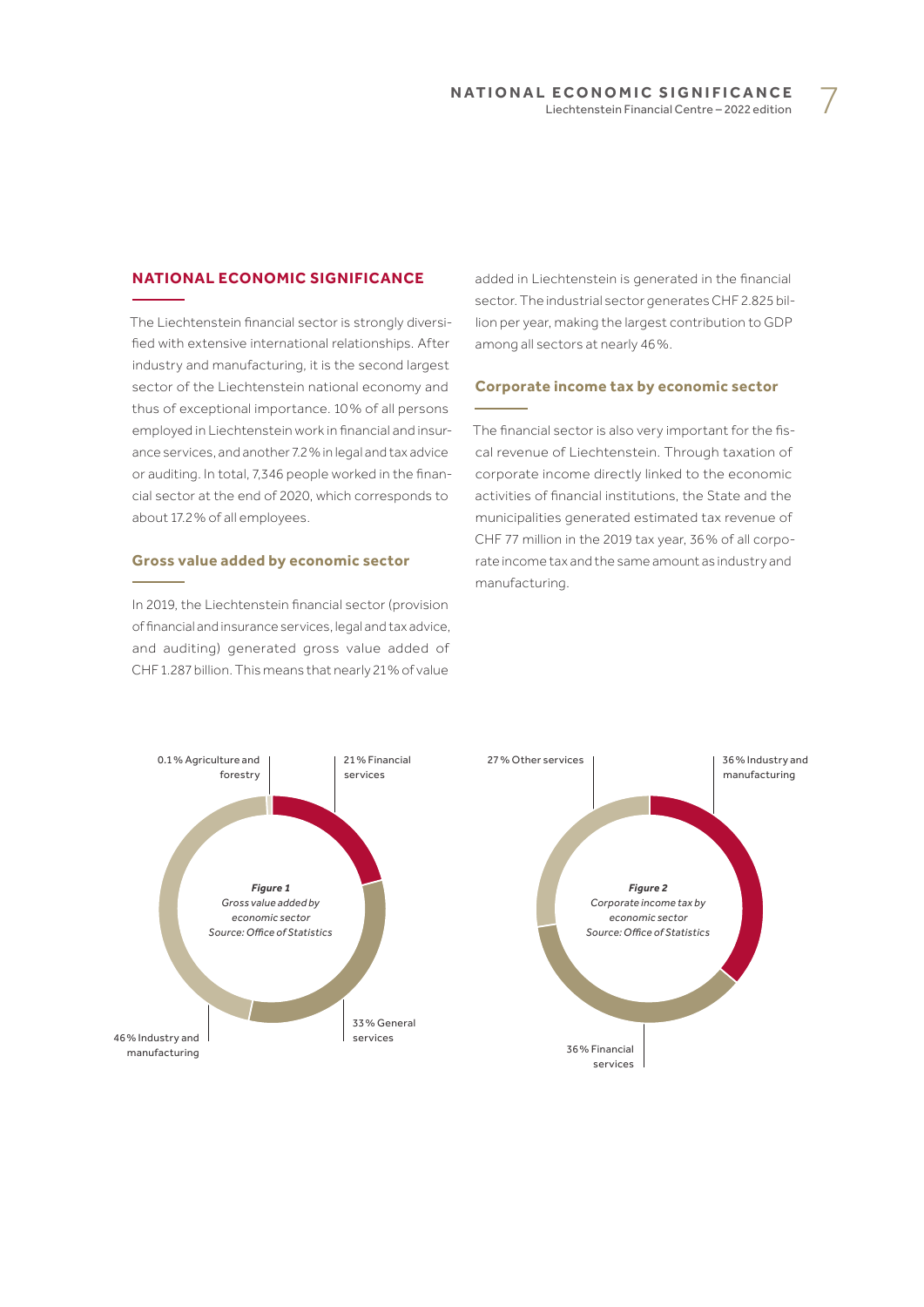#### <span id="page-7-0"></span>**BANKING SECTOR**

Liechtenstein banks focus their activities primarily on private banking and international wealth management. Thanks to Liechtenstein's membership in the European Economic Area (EEA), banks enjoy full freedom to provide services throughout the European single market. Some banks are also active outside Europe, especially in Asia.

Assets under management at the 12 banks (Liechtenstein banks incl. foreign group companies) amounted to CHF 424.4 billion at the end of 2021. Of that amount, CHF 200.6 billion or 47.3 % is attributable to the banks in Liechtenstein. The net new money of Liechtenstein banks including foreign group companies (including acquisitions) amounted to approximately CHF 37.5 billion in 2021 (CHF 13.0 billion of which in Liechtenstein).

#### **FINANCIAL STABILITY REPORT**

In November 2021, the FMA published the fourth edition of its [Financial Stability Report](https://www.fma-li.li/en/fma/publications/financial-stability-report.html) on the stability of the financial sector. The report is one of the FMA's contributions to safeguarding financial stability.

The balance sheet total of the Liechtenstein banks, including foreign group companies, amounted to CHF 100.7 billion at the end of 2021 (CHF 77.3 billion of which in Liechtenstein). The number of employees was 2,973 (full-time equivalents).

The CET1 capital ratio at the individual bank level was 20.5 % at the end of 2021. The leverage ratio was 6.9 % at the individual bank level and 8.2 % on a consolidated basis. Capitalisation is thus significantly higher than the EU average. The liquidity coverage ratio (LCR) at the end of 2021 was 169.4 % at the individual bank level and 165.8 % on a consolidated basis. The structural liquidity ratio (net stable funding ratio, NSFR) at the same reporting date was 188.7 % on a consolidated basis and 174.3 % on an individual basis. Liquidity levels thus remained stable at a relatively high level from both a short- and longer-term perspective.

Three electronic money institutions were licensed in Liechtenstein as of the end of 2021. Electronic money institutions issue electronically stored monetary assets with which payment transactions can be executed. Prepaid cards are an example. In 2021, the FMA granted a license to the first payment institution in Liechtenstein. Payment institutions are licensed to provide payment services in accordance with the Payment Services Act (ZDG) and ancillary activities on a commercial basis throughout the European single market. These activities include deposit and withdrawal transactions, payment account management, financial transfer transactions, account information services, and payment initiation services.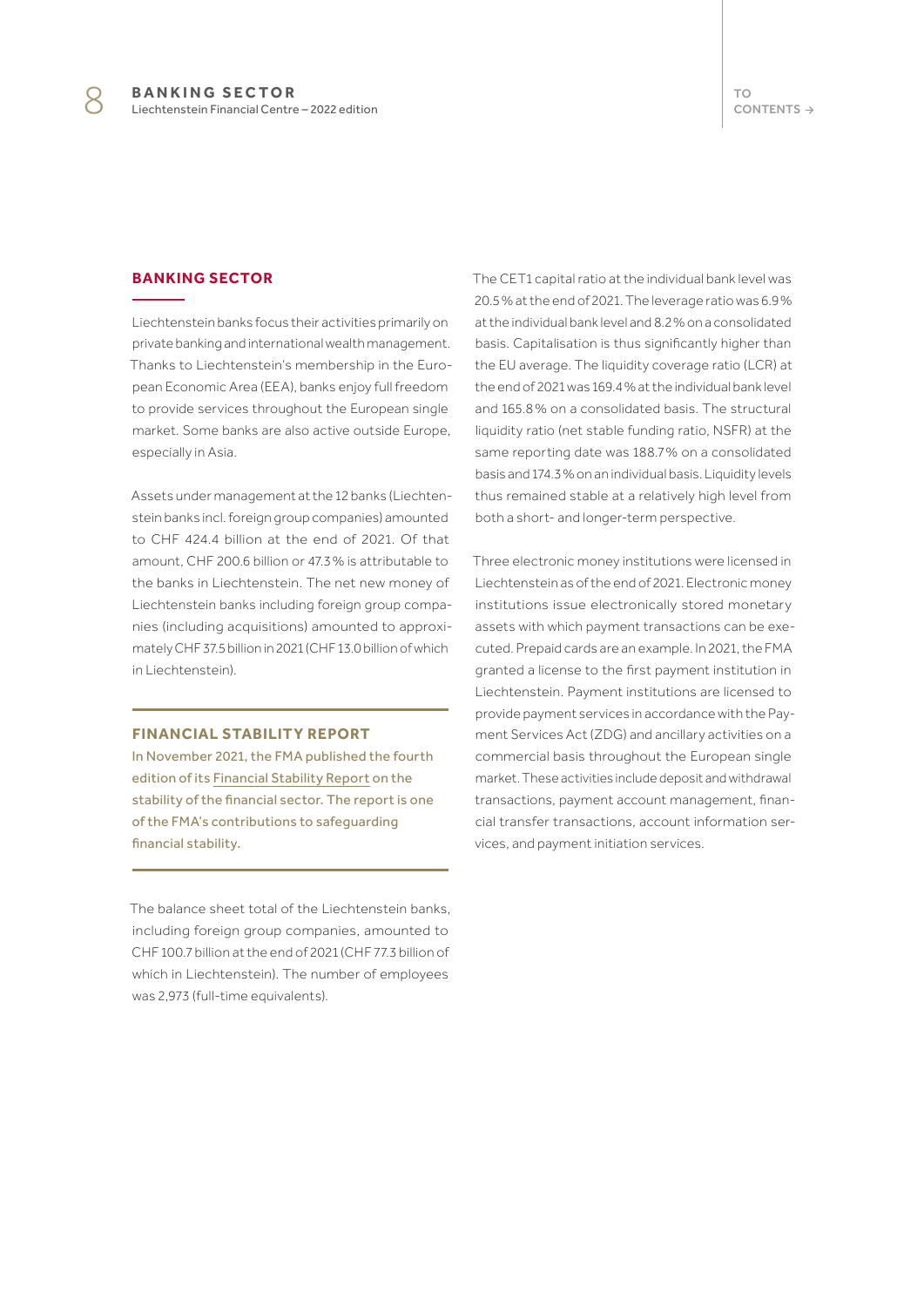**BANKIN G SECTOR** BANKING SECTOR<br>Liechtenstein Financial Centre - 2022 edition

Consolidated view: Liechtenstein banks incl. foreign group companies Individual view: Liechtenstein banks without foreign group companies



*Figure 3* 

*Assets under management (in CHF billion)*



#### *Figure 4*

*Balance sheet total (in CHF billion)*



*Figure 5* 

*Earnings before tax (EBT) of the Liechtenstein banks (in CHF million)*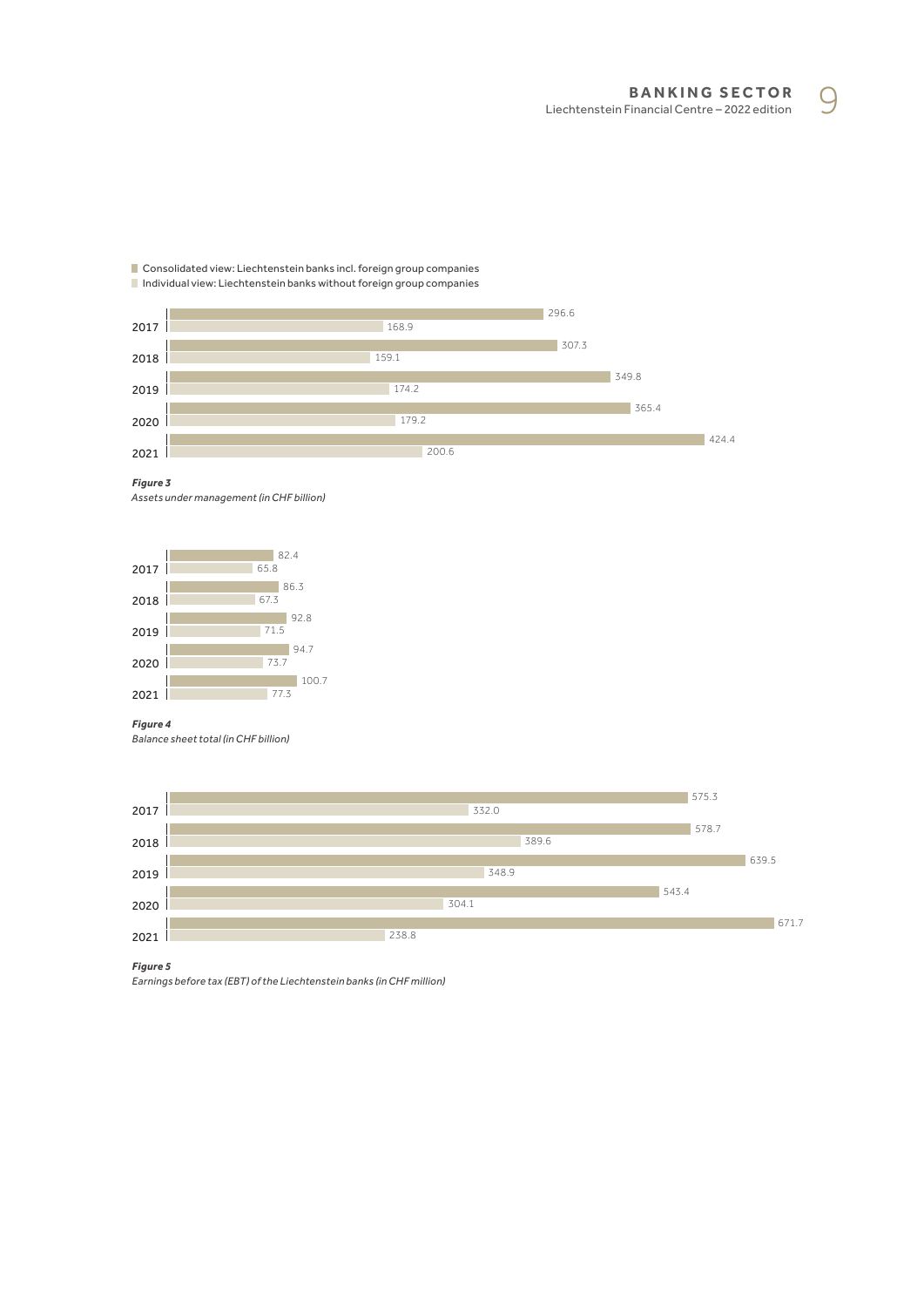

 Consolidated view: Liechtenstein banks incl. foreign group companies Individual view: Liechtenstein banks without foreign group companies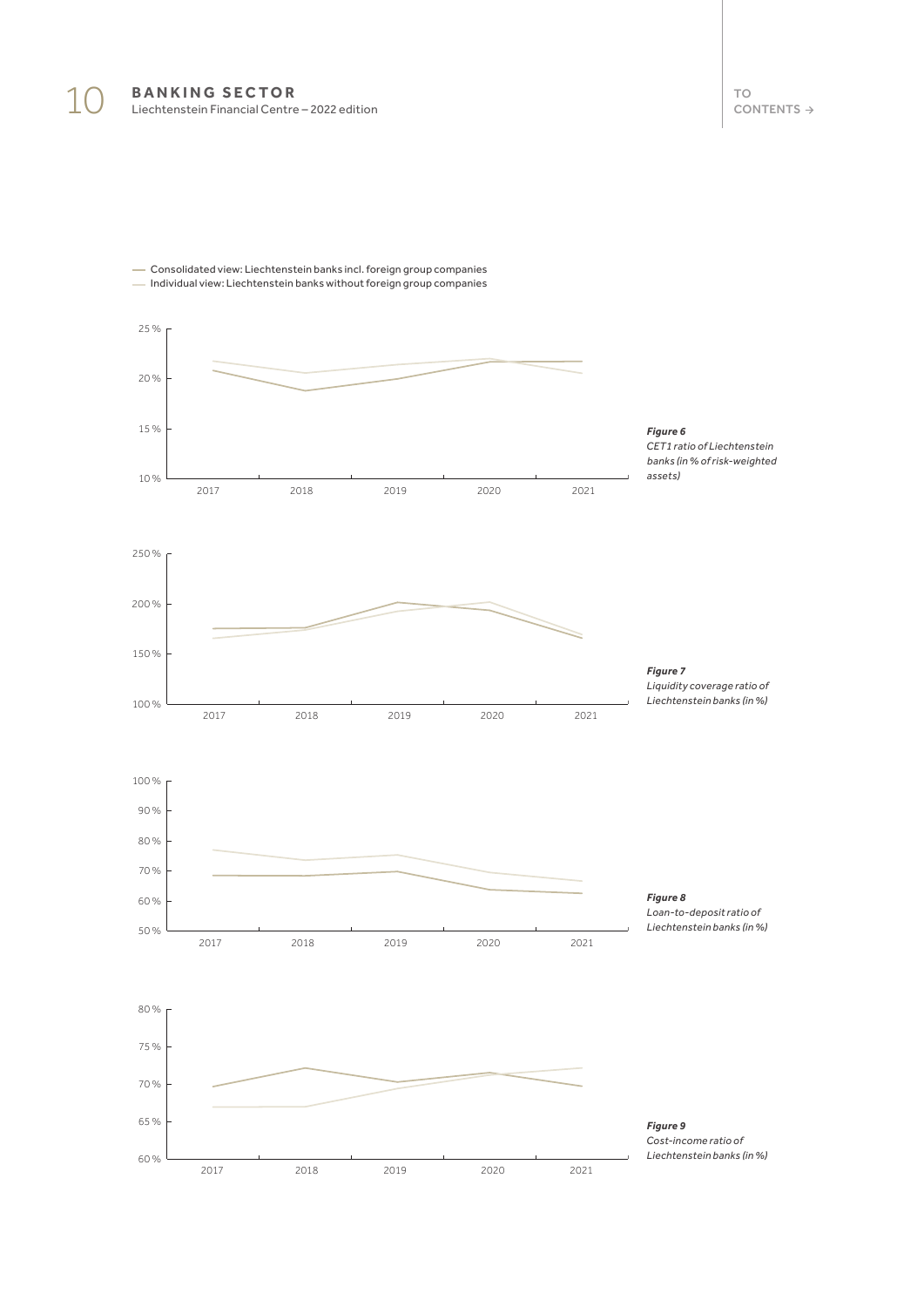## <span id="page-10-0"></span>**FUND SECTOR**

Thanks to direct access to the European market and international compatibility of its products, the Liechtenstein fund centre offers attractive conditions for fund providers and investors.

At the end of 2021, 556 Liechtenstein funds were licensed. A fund may consist of one or more subfunds. Net assets under management amounted to CHF 70.3 billion at the end of 2021.

#### **FACTS AND FIGURES**

The FMA publishes facts and figures on the [Liechtenstein fund centre](https://www.fma-li.li/de/fma/publikationen/publikationen-zum-vermogensverwaltungsstandort.html) every half-year.

The funds were managed by a total of 16 management companies or alternative investment fund managers (AIFMs) and one self-managing investment company. Other licence holders under fund law were one risk manager under the AIFM Act (AIFMG) and one selling agent under the AIFMG.

The number of foreign funds authorised for distribution in Liechtenstein was 574, and the number of subfunds authorised for distribution was 1,982.

| 2017 | 683 |
|------|-----|
| 2018 | 710 |
| 2019 | 740 |
| 2020 | 763 |
| 2021 | 812 |
|      |     |

## *Figure 10*

*Development of number of single funds and subfunds*



*Figure 11*

*Development of fund volume (in CHF billion)*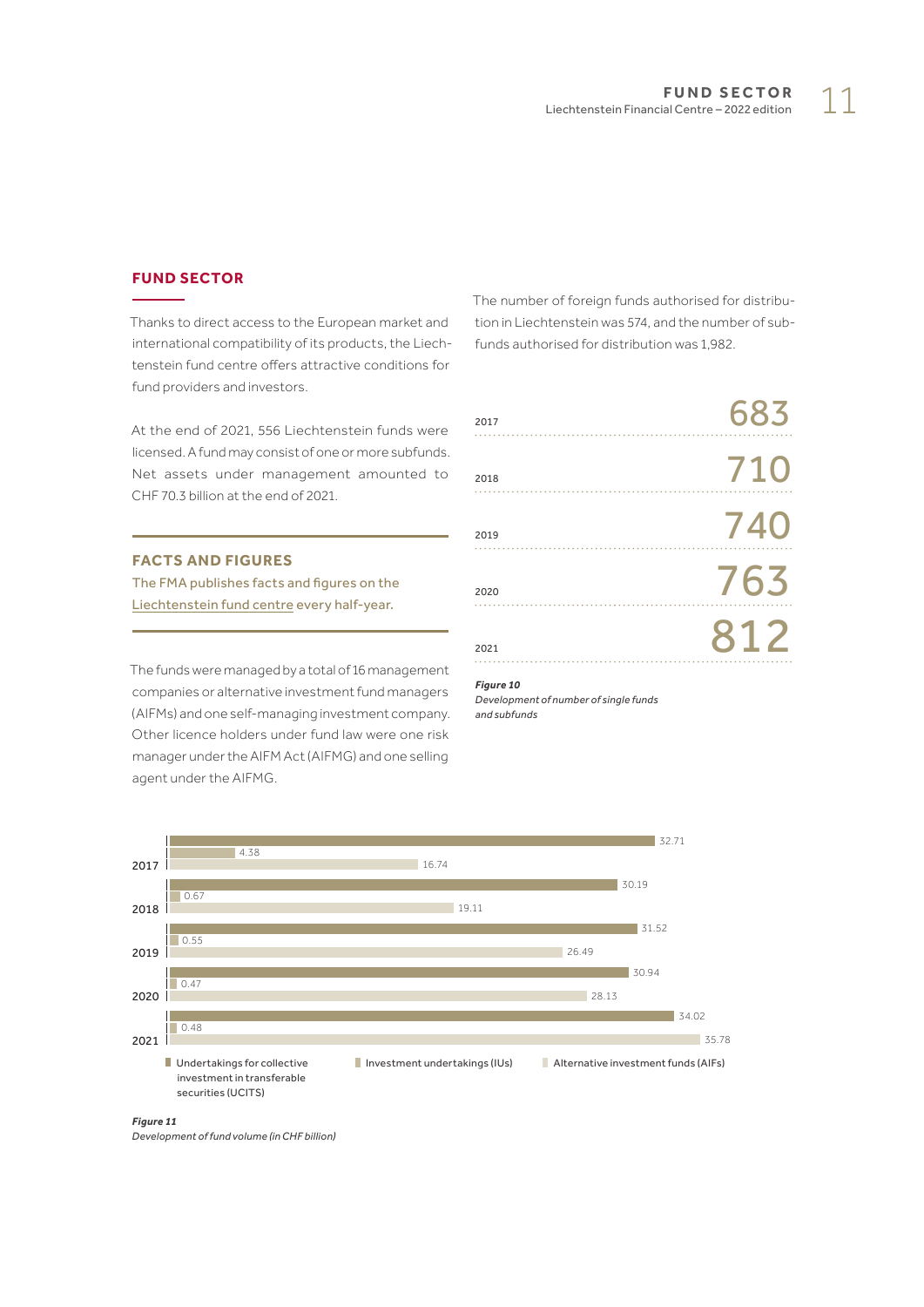

*Figure 12*

*Development of number of funds by category*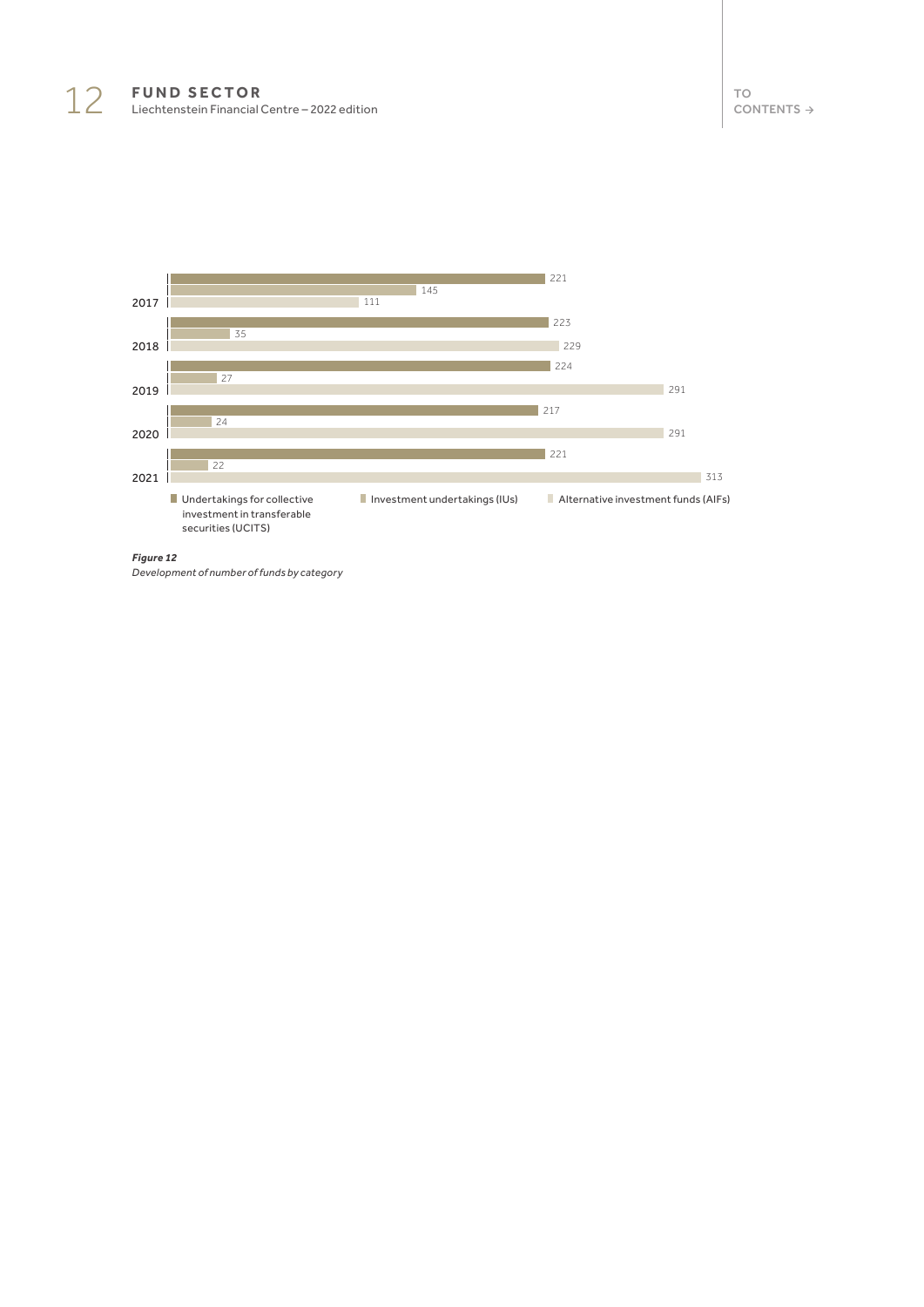# <span id="page-12-0"></span>**ASSET MANAGEMENT COMPANIES**

The core business of the asset management companies includes portfolio management, investment advisory services, and the execution of orders on behalf of clients. Asset management companies may neither accept nor hold assets of third parties.

At the end of 2021, 98 asset management companies held licences in Liechtenstein. They had 10,291 client relationships at the end of 2021, of which 8,837 included an asset management mandate. 82 % were private clients, 14 % professional clients, and 4 % funds (investment undertakings, UCITS, AIFs).

#### **FACTS AND FIGURES**

The FMA publishes facts and figures on [asset](https://www.fma-li.li/de/fma/publikationen/publikationen-zum-vermogensverwaltungsstandort.html)  [management in Liechtenstein](https://www.fma-li.li/de/fma/publikationen/publikationen-zum-vermogensverwaltungsstandort.html) every half-year.

Total assets under management were CHF 59.5 billion. Asset management mandates accounted for CHF 51.1 billion of that amount, and other services such as investment advice accounted for CHF 8.4 billion. CHF 27.9 billion was invested at Liechtenstein banks as of the end of 2021. The asset management companies employed a total of 648 people.



#### *Figure 13*

*Development of assets under management of asset management companies (in CHF billion)*



#### *Figure 14*

*Development of number of client relationships*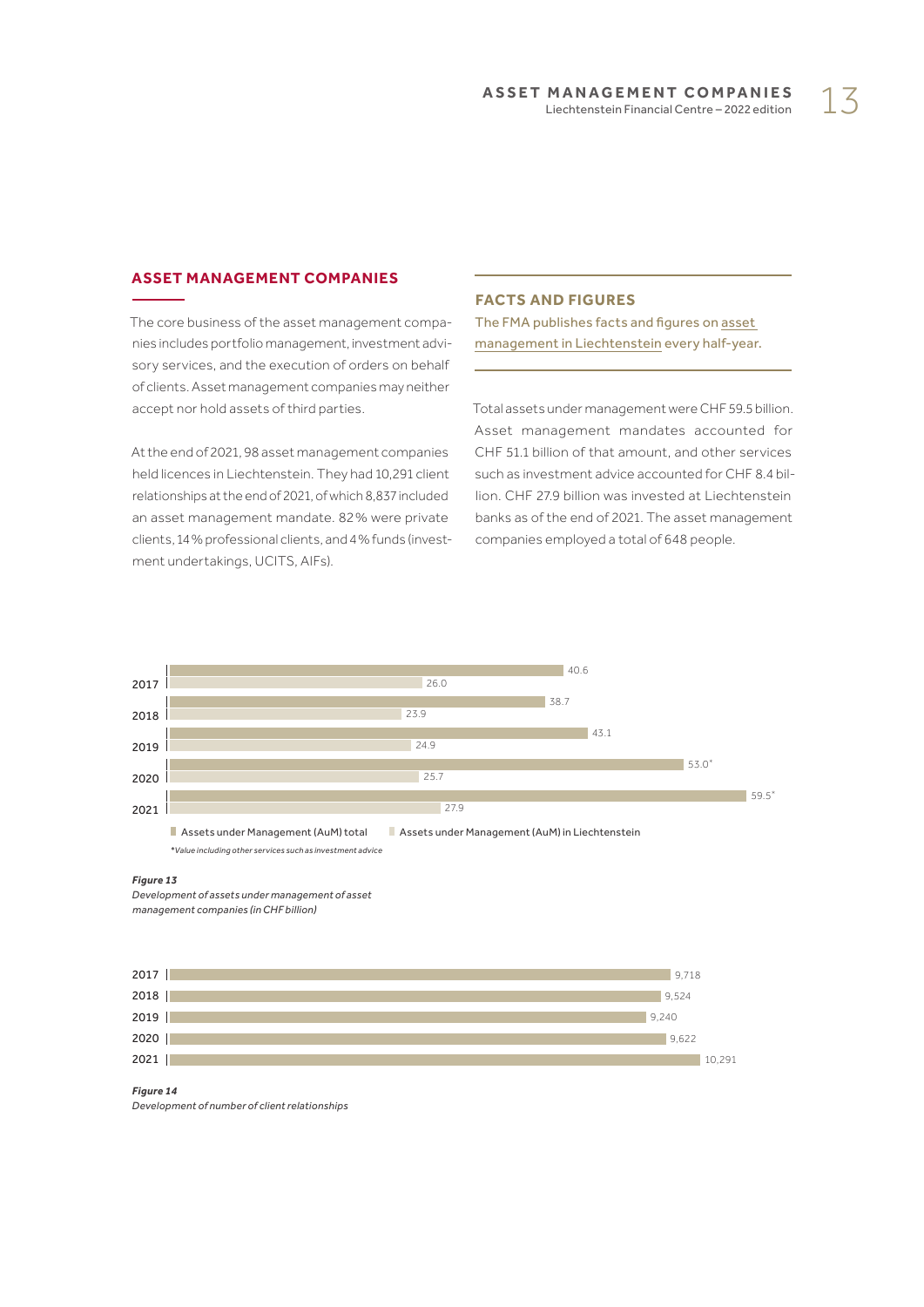#### <span id="page-13-0"></span>**INSURANCE UNDERTAKINGS**

At the end of 2021, 16 life, 14 non-life, and 3 reinsurance undertakings were operating in Liechtenstein. Liechtenstein offers insurance undertakings direct market access to the countries of the European Economic Area and to Switzerland.

The life insurance undertakings mainly offer fundlinked/unit-linked life insurance. The importance of non-life insurance undertakings has increased considerably in recent years. In terms of gross premiums written, they now dominate the Liechtenstein insurance market. The reinsurance companies are exclusively self-insurers, i.e. captives. These are companyowned insurance undertakings that serve the parent company or other group companies to cover groupinternal insurance risks.

According to provisional reporting, the premium income of the insurance undertakings amounted to CHF 5.61 billion in the 2021 fiscal year. Of that amount, non-life insurance accounted for CHF 3.63 billion (65 %), life insurance for CHF 1.90 billion (34 %), and reinsurance for CHF 0.07 billion (1 %).



#### *Figure 15*

*Development of gross premiums written of insurance undertakings (in CHF million)*



#### **Capital investments Balance sheet total**

#### *Figure 16*

*Development of balance sheet total and capital investments of insurance undertakings (in CHF billion)*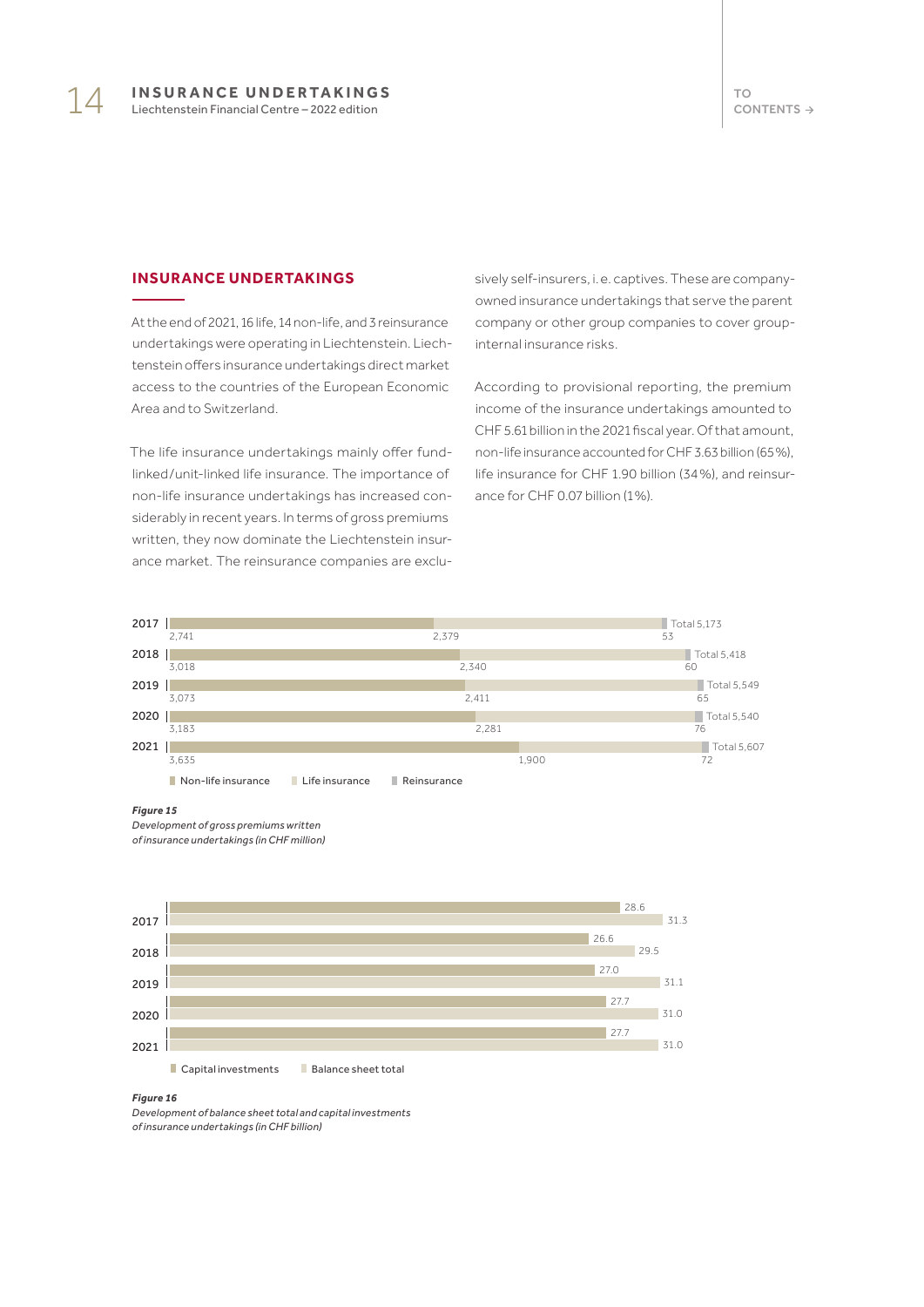| <b>Figure 17</b>     |     |                 |     |
|----------------------|-----|-----------------|-----|
| Hong Kong            | 377 | other countries |     |
| Ireland              | 744 | Cyprus          | 182 |
| Germany              | 762 | United Kingdom  | 193 |
| Switzerland          | 818 | Italy           | 349 |
| <b>United States</b> | 862 | Netherlands     | 361 |
|                      |     |                 |     |

*Figure 17 Gross premiums written in 2020 by country (in CHF million)*

According to provisional reporting, the balance sheet total of the insurance undertakings was about CHF 31 billion at the end of 2021, and the capital managed as part of fund-linked/unit-linked life insurance for the account and risk of policyholders amounted to approximately CHF 22.3 billion.

Under the Solvency II requirements, insurance undertakings in Liechtenstein must hold solvency capital totalling CHF 1.92 billion. The weighted solvency ratio of the insurance undertakings amounted to 195.3 % at the end of 2021, i.e. the insurance undertakings hold a total of nearly twice as much eligible solvency capital as required by law.

The insurance undertakings had 1,038 employees at the end of 2021 (full-time equivalents).

18 insurance undertakings from foreign countries maintained a dependent branch in Liechtenstein at the end of 2021. All 18 branches had their head office in Switzerland. In addition, 337 insurance undertakings from various EEA countries and Switzerland were notified to the FMA for cross-border provision of services in Liechtenstein via their home country supervisory authority as of the end of 2021.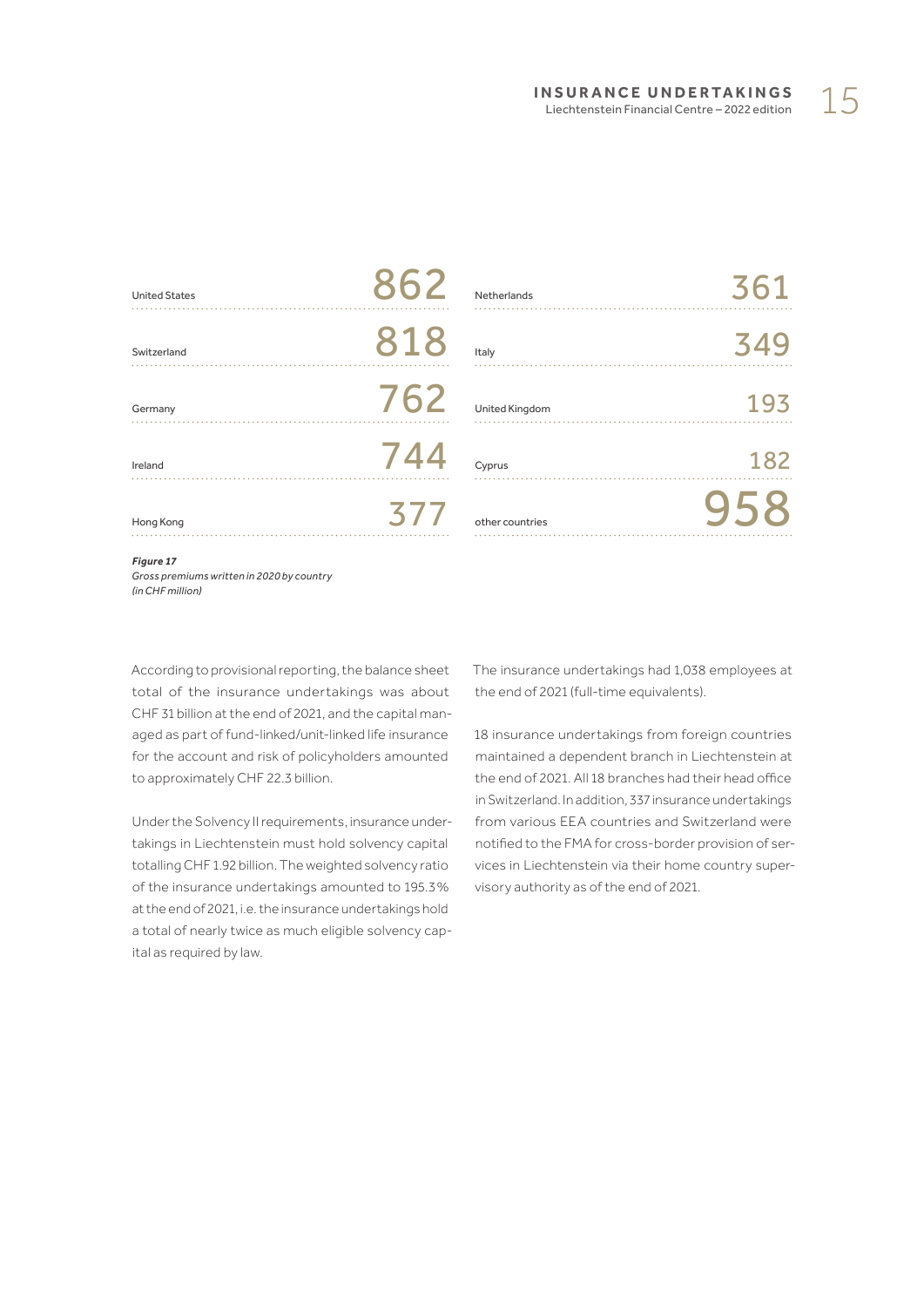



At the end of 2020, 11 insurance undertakings offered compulsory buildings insurance. The fire insurance sum at the end of 2020 was CHF 20.6 billion for buildings, CHF 2.1 billion for household effects, and CHF 4.7 billion for other movable objects. In 2020, the premium income amounted to CHF 9.2 million for fire insurance and CHF 10.9 million for natural hazards insurance. In total, premium income in compulsory buildings insurance was CHF 20.1 million in 2020. This stands in relation to claims payments amounting to CHF 6.2 million.

#### **FACTS AND FIGURES**

Each autumn, the FMA publishes its brochure entitled "[Fire and Natural Hazards Insurance in](https://www.fma-li.li/de/fma/publikationen/feuer-und-elementarschadenversicherung-in-liechtenstein.html)  [Liechtenstein"](https://www.fma-li.li/de/fma/publikationen/feuer-und-elementarschadenversicherung-in-liechtenstein.html) with facts and figures on the insurance of buildings and household effects against fire and natural hazards.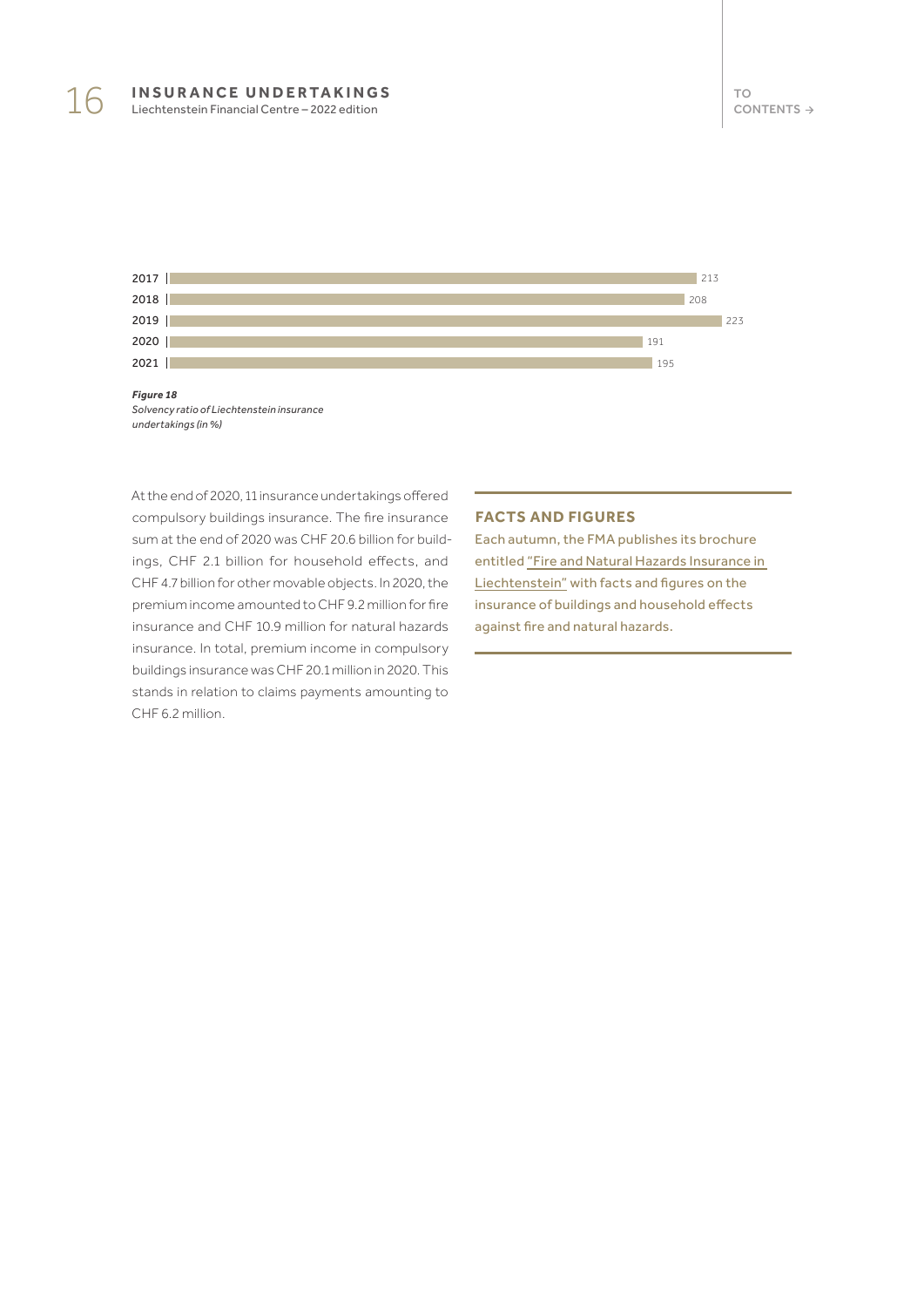# <span id="page-16-0"></span>**PENSION SCHEMES AND PENSION FUNDS**

#### **Pension schemes**

As of the end of 2021, occupational pension provision is administered by 6 collective foundations and 11 company pension schemes. These are autonomous legal entities in the form of foundations that are subject to the Occupational Pensions Act (BPVG). Alongside Old Age, Disability, and Survivors' Insurance administered by the State (AHV/IV) and private pension provision on a supplementary basis, occupational pension provision serves as the second pillar of pension provision in Liechtenstein.

#### **FACTS AND FIGURES**

Each autumn, the FMA publishes its brochure entitled "[Occupational Pension Provision in](https://www.fma-li.li/de/fma/publikationen/betriebliche-personalvorsorge-in-liechtenstein.html)  [Liechtenstein"](https://www.fma-li.li/de/fma/publikationen/betriebliche-personalvorsorge-in-liechtenstein.html) with facts, figures, and expert contributions on the second pillar of pension provision.

At the end of 2020, pension schemes insured 43,894 persons, of which 38,162 were active insured persons and 5,732 were pensioners. Total assets amounted to CHF 7.87 billion at the end of 2020. The average funding ratio was 114.1 % at the end of 2020. According to provisional reporting, the average funding ratio has increased to about 117 % as of the end of 2021. The benefits paid out under the pension schemes' rules in 2020 amounted to CHF 226.2 million. Total contributions made to the pension schemes in the same year amounted to CHF 444.0 million. The average pension conversion rate of the pension schemes was 5.8 % in 2020. At the end of 2021, pension schemes had 55 employees (full-time equivalents).

#### **Pension funds**

Pension funds are institutions for occupational retirement provision. Pension funds domiciled in Liechtenstein can carry out cross-border activities in all the countries of the European Economic Area (EEA) thanks to Liechtenstein's membership in the EEA.

The Pension Funds Act also allows pension funds to conduct business in countries outside the EEA. As of the end of 2021, three pension funds were licensed in Liechtenstein. At the end of 2021, the total capital investments of pension funds amounted to CHF 615.4 million, while the consolidated balance sheet total reached CHF 797.0 million. At the end of 2021, the pension funds had 6.7 employees (full-time equivalents).



*Figure 19 Benefits paid out under pension schemes' rules (in CHF million)*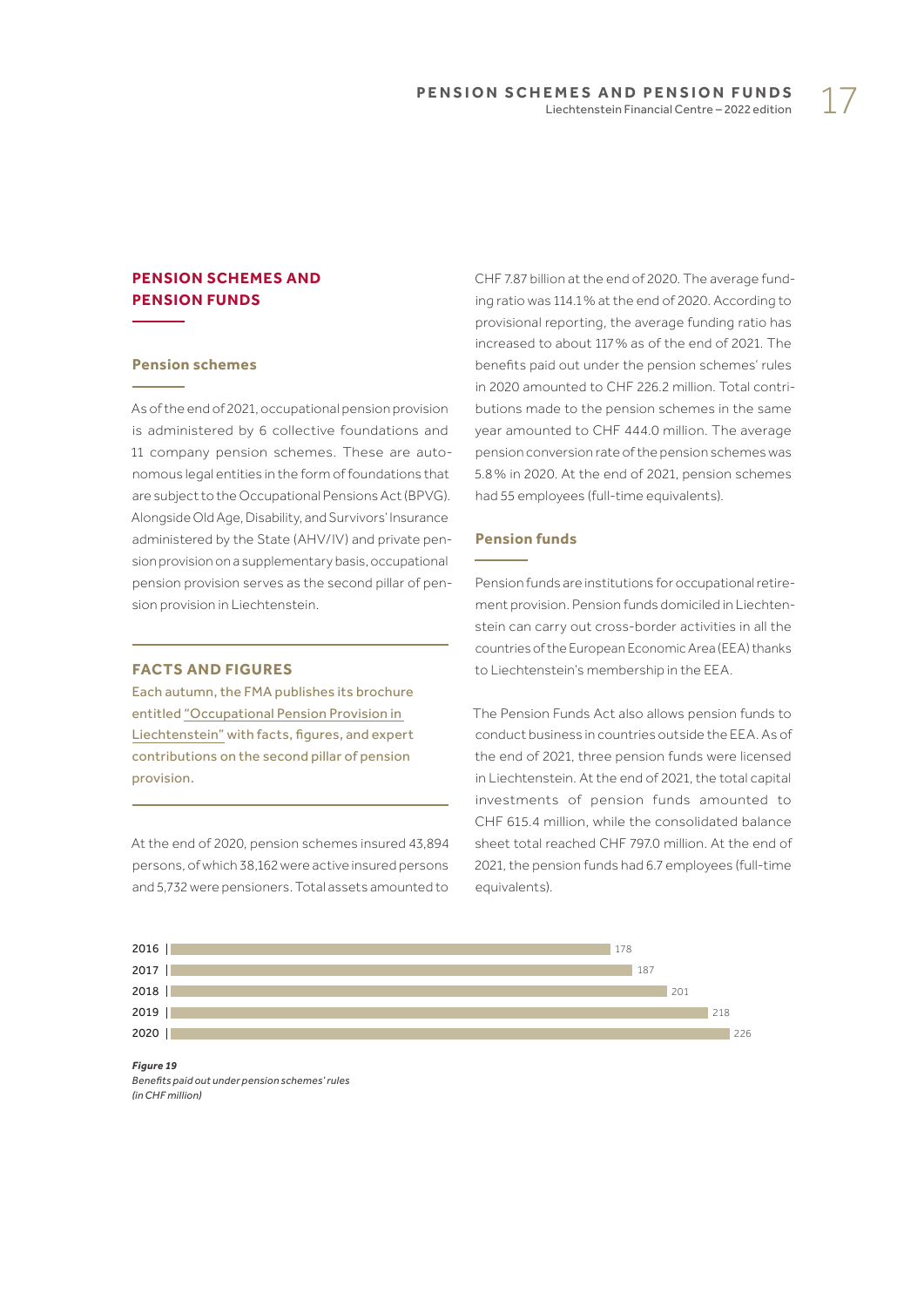## <span id="page-17-0"></span>**FIDUCIARY SECTOR**

The Liechtenstein fiduciary sector plays an important role in offering asset solutions. Liechtenstein professional trustees serve as advisors to their clients in various areas of asset preservation and structuring and also as persons of trust.

The activities of professional trustees include in particular the formation of legal persons, companies, and trusts, the assumption of board mandates under Article 180a of the Law on Persons and Companies (PGR), the assumption of trust mandates, accounting and reviews, as well as financial, economic, and tax advice.

As of the end of 2021, 139 professional trustees and 229 trust companies in Liechtenstein were licensed in those capacities. 208 persons held a licence under the 180a Act.

|                       | 2017    | 2018 | 2019   | 2020  | 021 |
|-----------------------|---------|------|--------|-------|-----|
| Professional trustees | . 46    | -50  | $\sim$ | / ∆ ا | スロ  |
| Trust companies       | $5 - 1$ |      | ,45    | 245   |     |

*Figure 20*

*Professional trustees and trust companies*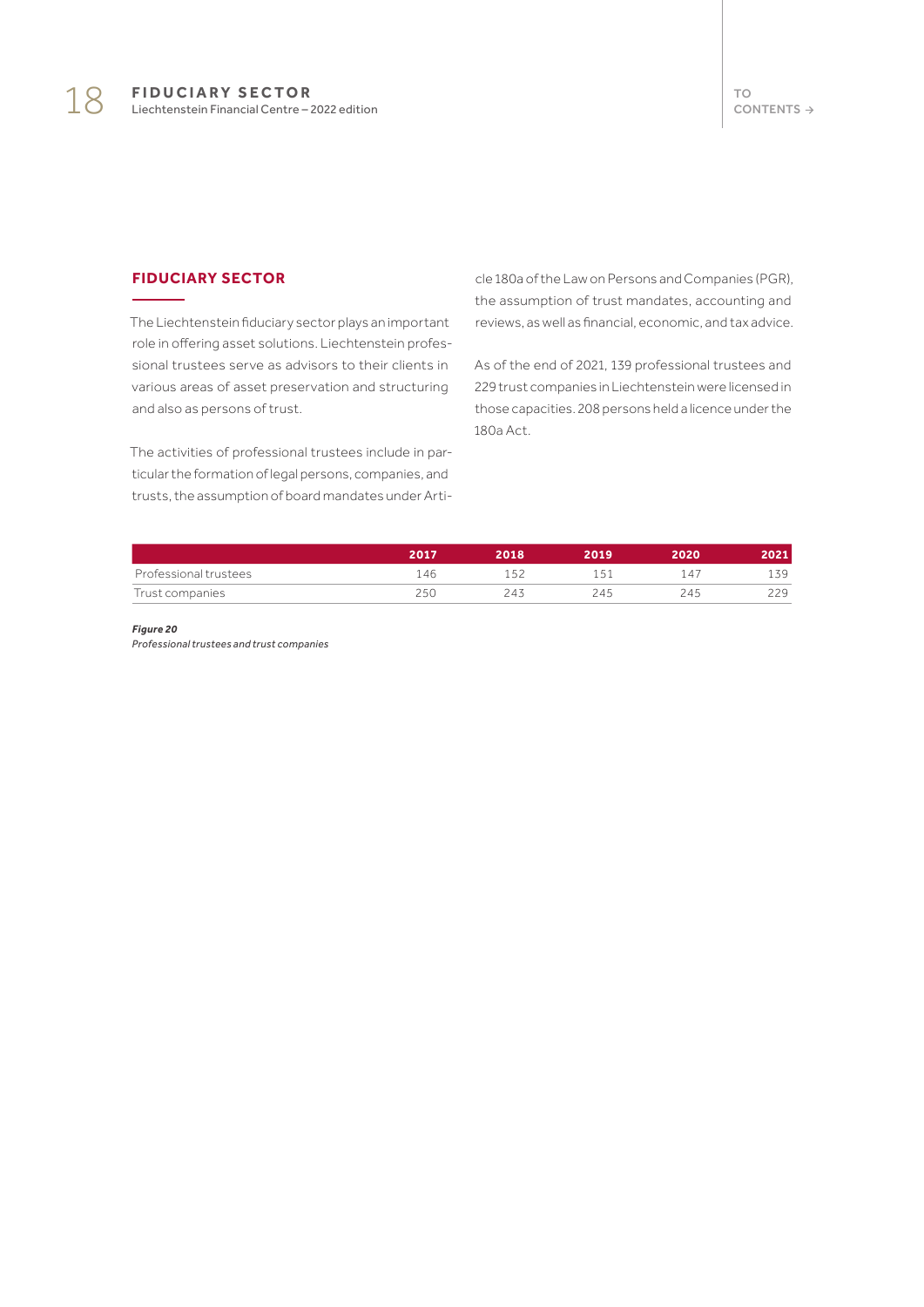#### <span id="page-18-0"></span>**TT SERVICE PROVIDERS**

At the end of 2021, 18 undertakings for 39 services were registered under the Token and TT Service Provider Act (TVTG). The TVTG entered into force at the beginning of 2020. The TVTG defines the legal requirements for offering services on TT systems. TT systems are transaction systems based on trustworthy technologies, making a wide range of economic services possible. Blockchains are the best-known example. The FMA is responsible for registration of TT service providers and ad hoc supervision.

#### **10 ROLES FOR TT SERVICE PROVIDERS**

The TVTG defines 10 different roles for which natural or legal persons providing TT services must register:

- Token issuers: Persons who, on a professional basis, offer tokens to the public on behalf of third parties, such as trading venues that conduct ICOs for their clients.
- Token generators: Persons who generate tokens on behalf of third parties.
- TT key depositaries and TT token depositaries: Persons who safeguard tokens or private keys for third parties, e.g. in a safe or a collective wallet. This also includes performing transactions for third parties.
- TT protectors: Persons who hold tokens on TT systems in their own name for the account of third parties.
- Physical validators: Persons who ensure the contractual enforcement of rights to property represented in tokens.
- TT exchange service providers: Persons who exchange legal tender for tokens and vice versa, as well as tokens for tokens. This typically includes ATMs at which cryptocurrencies can be exchanged.
- TT verifying authorities: Persons who verify the legal capacity and other requirements for disposal over a token.
- TT price service providers: Persons who provide TT system users with aggregated price information on the basis of purchase and sale offers or completed transactions.
- TT identity service providers: Persons who identify the person in possession of the right of disposal related to a token and record it in a directory.
- TT agents: Persons who distribute or provide TT services in Liechtenstein on a professional basis in the name of and for the account of a foreign TT service provider.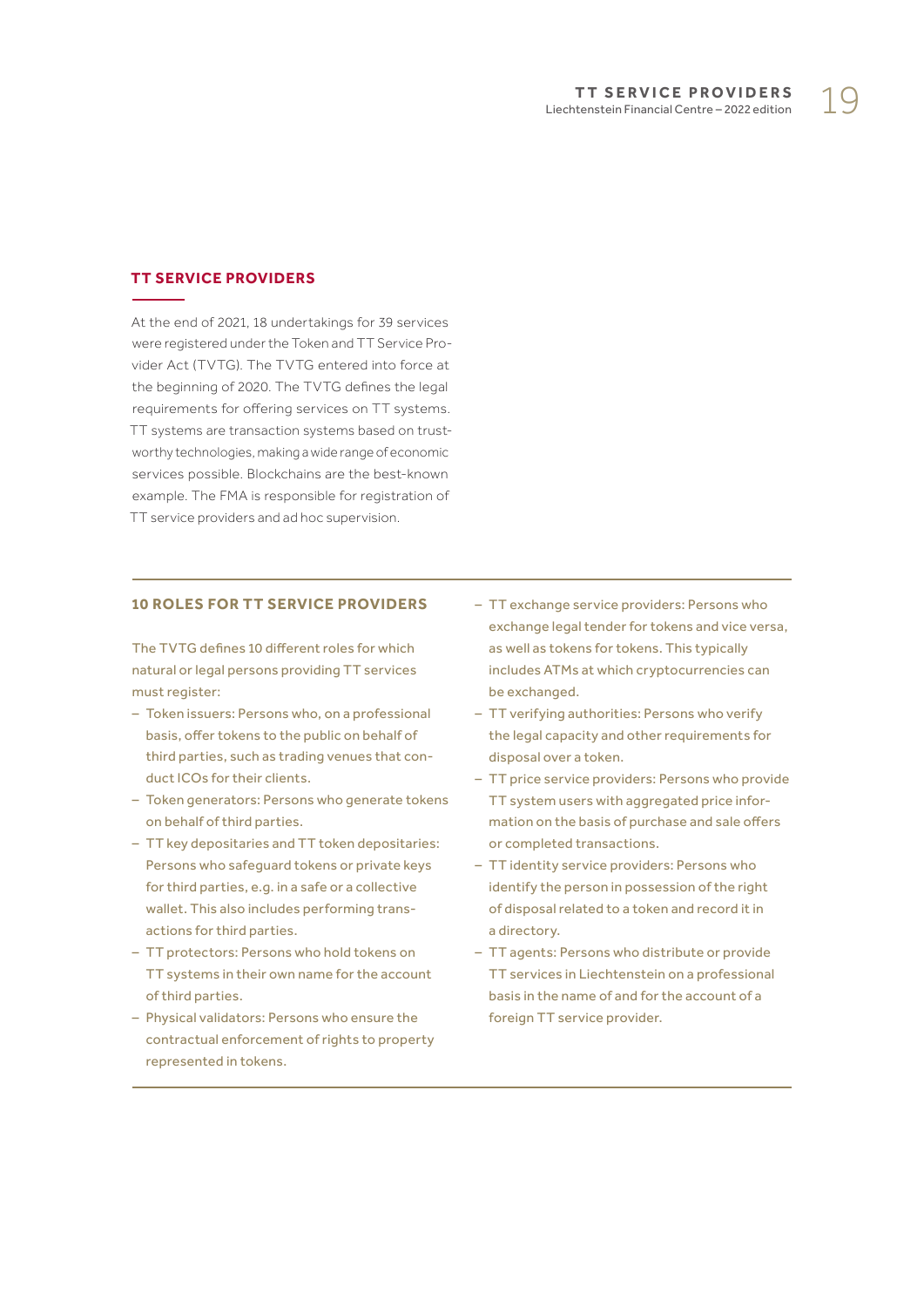L.

# <span id="page-19-0"></span>**FINANCIAL MARKET PARTICIPANTS AND PRODUCTS SUPERVISED BY THE FMA**

| <b>Financial market participants and products</b><br>supervised by the FMA                            | 2021           | 2020           | <b>Market entries</b><br>2021 | <b>Market exits</b><br>2021 |
|-------------------------------------------------------------------------------------------------------|----------------|----------------|-------------------------------|-----------------------------|
| Banks, payment services, and asset management                                                         |                |                |                               |                             |
| Banks                                                                                                 | 12             | 13             | $\circ$                       | $\mathbf{1}$                |
| Asset management companies                                                                            | 98             | 102            | $\mathbf{1}$                  | 5                           |
| Electronic money institutions                                                                         | 3              | $\overline{4}$ | $\Omega$                      | $\mathbf{1}$                |
| Payment institutions                                                                                  | $\mathbf{1}$   | $\circ$        | $\mathbf{1}$                  | 0                           |
| Postal institution*                                                                                   | $\mathbf{1}$   | 1              |                               |                             |
| Insurance and pensions                                                                                |                |                |                               |                             |
| Insurance undertakings                                                                                | 33             | 36             | $\circ$                       | 3                           |
| Insurance intermediaries                                                                              | 57             | 56             | $\overline{4}$                | 3                           |
| Pension schemes                                                                                       | 17             | 17             | $\circ$                       | $\circ$                     |
| Pension funds                                                                                         | 3              | 3              | $\circ$                       | $\circ$                     |
| <b>Fund sector</b>                                                                                    |                |                |                               |                             |
| Law concerning specific undertakings for collective<br>Investment in transferable securities (UCITSG) |                |                |                               |                             |
| Management companies                                                                                  | 13             | 11             | $\overline{c}$                | 0                           |
| Undertakings for collective investment in<br>transferable securities (UCITS) (funds) <sup>+</sup>     | 221            | 217            | 13                            | 9                           |
| Alternative Investment Fund<br>Managers Act (AIFMG)                                                   |                |                |                               |                             |
| Large alternative investment fund managers                                                            | 16             | 16             | $\Omega$                      | 0                           |
| Risk managers                                                                                         | $\mathbf{1}$   | 1              | $\circ$                       | $\circ$                     |
| Selling agents                                                                                        | $\mathbf{1}$   | $\overline{c}$ | $\circ$                       | $\mathbf{1}$                |
| Alternative investment funds (AIFs) <sup>+</sup>                                                      | 313            | 281            | 58                            | 26                          |
| Investment Undertakings Act (IUG)                                                                     |                |                |                               |                             |
| Management companies                                                                                  | 3              | 3              | $\circ$                       | 0                           |
| Domestic investment undertakings <sup>+</sup>                                                         | 22             | 24             | $\circ$                       | $\overline{c}$              |
| <b>Fiduciary sector</b>                                                                               |                |                |                               |                             |
| Professional trustees                                                                                 | 139            | 147            | 3                             | 11                          |
| Trust companies                                                                                       | 229            | 245            | 5                             | 21                          |
| Persons with a licence under the 180a Act                                                             | 208            | 215            | 11                            | 18                          |
| <b>Auditing</b>                                                                                       |                |                |                               |                             |
| Auditors                                                                                              | 45             | 46             | $\overline{4}$                | 5                           |
| Audit firms                                                                                           | 24             | 28             | $\overline{c}$                | 6                           |
| <b>Patent law</b>                                                                                     |                |                |                               |                             |
| Patent lawyers                                                                                        | 5              | 5              | $\circ$                       | 0                           |
| Patent law firms                                                                                      | $\overline{4}$ | $\overline{4}$ | $\circ$                       | $\circ$                     |

*Table 1a*

*\* The FMA mainly exercises due diligence supervision. + Products* 

*Financial market participants and products* 

*supervised by the FMA as of the end of the year*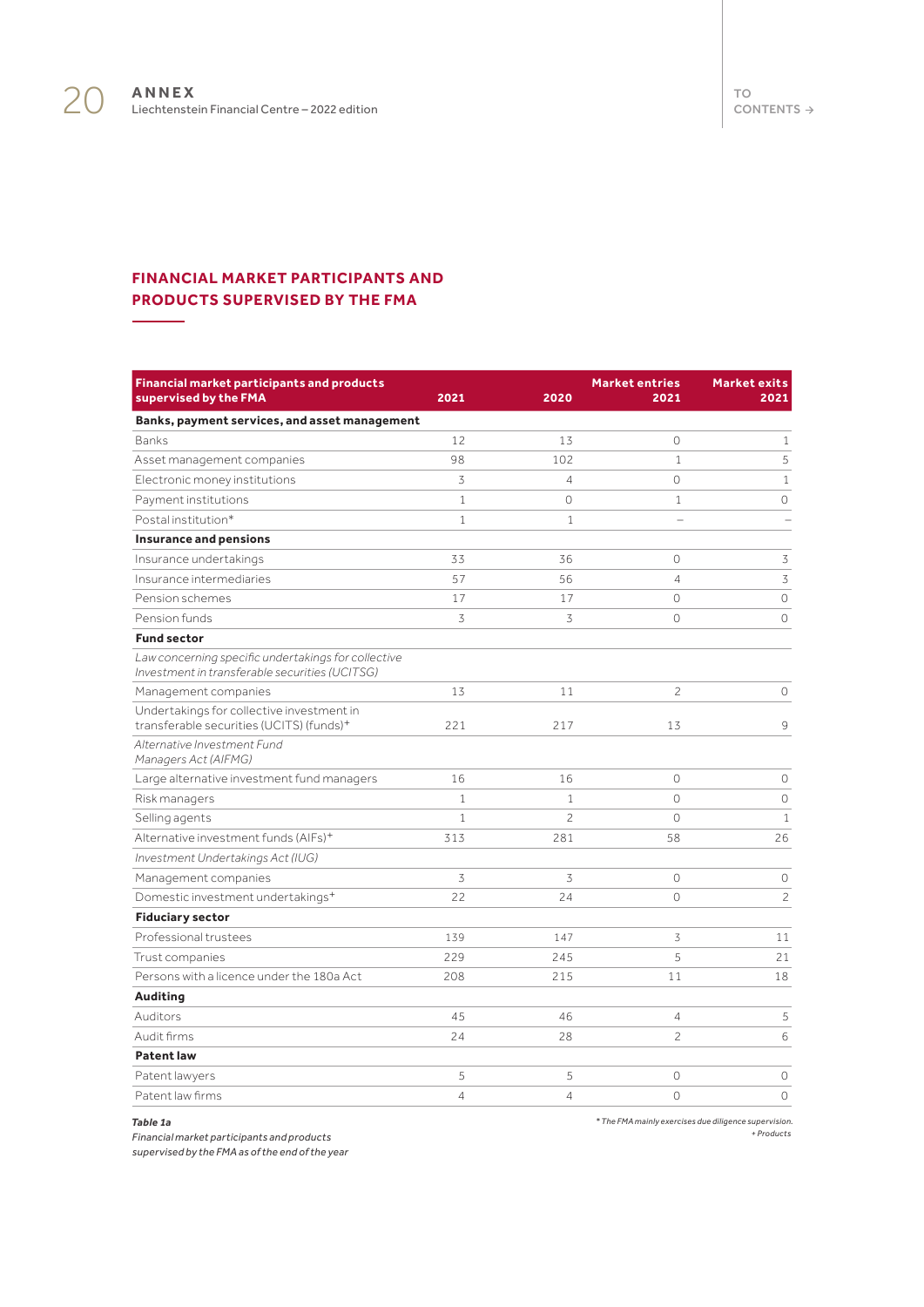| <b>Financial market participants and products</b><br>supervised by the FMA                        | 2021 | 2020 | <b>Market entries</b><br>2021 | <b>Market exits</b><br>2021                                            |
|---------------------------------------------------------------------------------------------------|------|------|-------------------------------|------------------------------------------------------------------------|
| <b>TT service providers</b> (ad hoc supervision)                                                  |      |      |                               |                                                                        |
| Registered TT service providers                                                                   | 18   | 10   | 8                             |                                                                        |
| Services under the TVTG (roles)                                                                   | 39   | 24   | 15                            | O                                                                      |
| Deposit guarantee and investor compensation                                                       |      |      |                               |                                                                        |
| Protection schemes                                                                                |      |      | $\Omega$                      | $\Omega$                                                               |
| <b>Other supervised entities</b> (only SPG supervision)                                           |      |      |                               |                                                                        |
| Casinos**                                                                                         | 5    | 5    |                               |                                                                        |
| Other persons subject to due diligence pursuant to<br>Article 3(3) of the Due Diligence Act (SPG) | 112  | 81   |                               |                                                                        |
| Securities prospectuses                                                                           |      |      |                               |                                                                        |
| Approved securities prospectuses <sup>+</sup>                                                     | 30   | 38   |                               |                                                                        |
| <b>Table 1b</b><br>Financial market narticinants and products                                     |      |      |                               | ** Licensed by the Office of Economic Affairs<br><sup>+</sup> Products |

#### *Table 1b*

*Financial market participants and products* 

*supervised by the FMA as of the end of the year*

| <b>Financial market participants under</b>                        |               |                |
|-------------------------------------------------------------------|---------------|----------------|
| the free movement of services <sup>*</sup>                        | 2021          | 2020           |
| Free movement of services of EEA banks                            | 206           | 269            |
| Free movement of services of EEA investment firms                 | 634           | 2,188          |
| Free movement of services of EEA payment institutions             | 183           | 407            |
| Free movement of services of electronic money institutions        | 145           | 248            |
| Free movement of services of EEA-regulated markets                | 16            | 16             |
| Free movement of services of EEA and Swiss insurance undertakings | 337           | 438            |
| Branches of Swiss insurance undertakings                          | 18            | 17             |
| Branches of EEA insurance undertakings                            | 0             | $\overline{c}$ |
| Free movement of services of EEA investment undertakings          | 682           | 559            |
| Free movement of services of EEA management companies             | 90            | 82             |
| Investment undertakings with third-country market authorisation   | 25            | 13             |
| Auditors engaged in free movement of services                     | 36            | 38             |
| Audit firms engaged in free movement of services                  | 16            | 18             |
| Patent lawyers engaged in free movement of services               | $\mathcal{P}$ | $\overline{c}$ |
| Patent law firms engaged in free movement of services             | 1             | $\mathbf{1}$   |

#### *Table 2*

*Financial market participants under the free movement of services as of the end of the year*

*\* When notifications are received, the FMA verifies that all conditions for operating in Liechtenstein are met and monitors the business activities of branches of foreign financial intermediaries.*